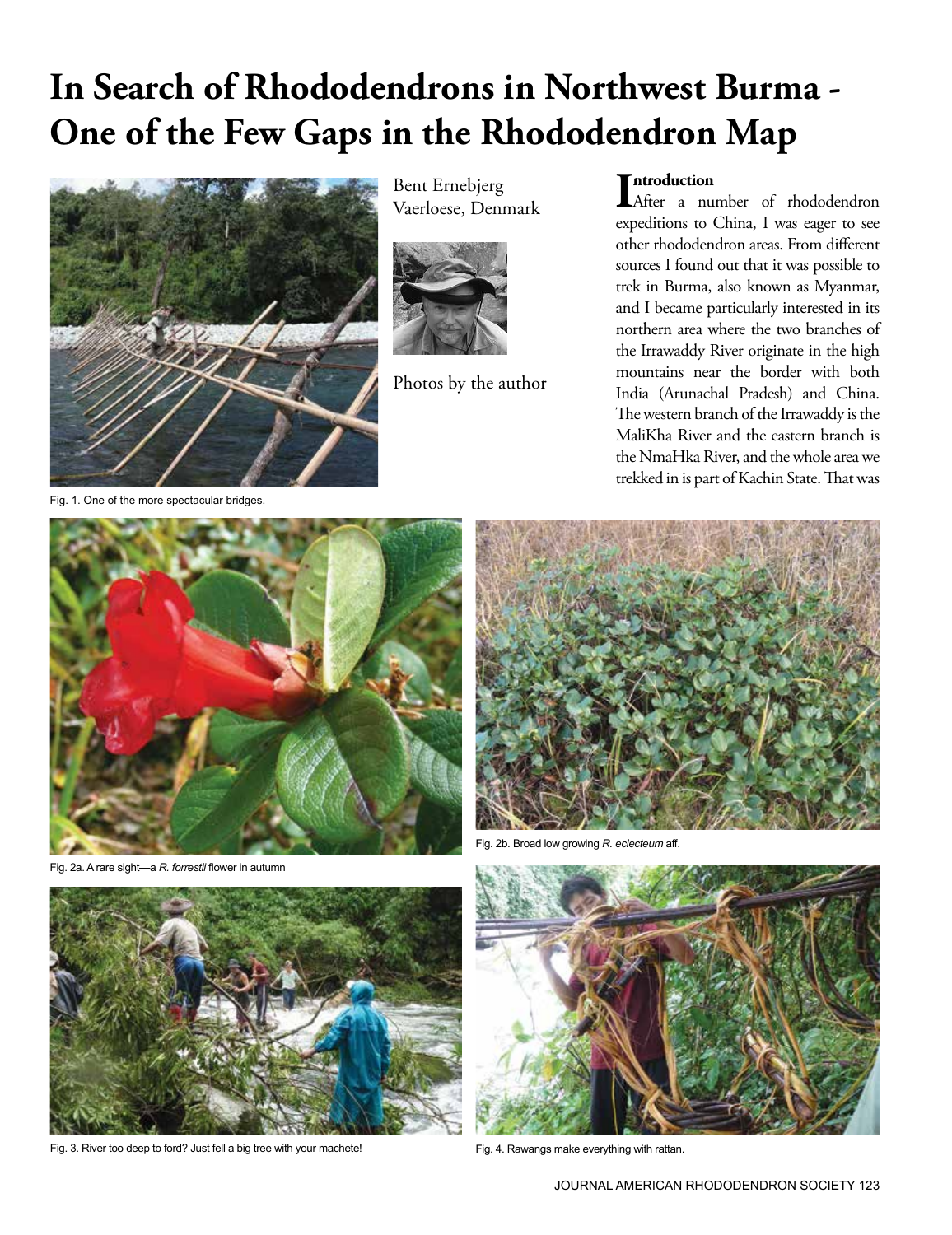really interesting, since no westerners had been there for a long time and the earlier classic plant hunters had mostly explored only northeast Burma. The NmaHka River's sources (the Adung, Seingkhu, Dulong/Taron and other rivers) and the NmaHka valley had been explored by Farrer, Kingdon Ward and Forrest, but the MaliKha's sources in North West Burma had not previously been explored by plant hunters. Kingdon Ward looked for the MaliKha source in 1919 but had to turn back because of fever, and to my knowledge he never returned.

I found a Burmese company that organised treks in Burmese Himalaya and which had several treks listed in northwest Burma. In 2009, I had them arrange an autumn trek to Phungan Razi at 3600 m (11,811 ft) for me and three other rhodoholics, Jesper Holck Andersen, Oddbjoern Fosse and Torstein Borg. Phungan Razi is situated on the west border of Burma of Arunachal Pradesh.

### **Exploration Conditions in Burmese Himalaya**

All treks in northern Burma—both west and east—start at Putao, formerly Fort Hertz, which has the only airport in northern Burma. Putao lies on a big plain through which the MaliKha River and its tributaries flow and is at an altitude of only about 500 m (1640 ft). There are some dirt roads from Putao to nearby villages, and from the road end you have to walk all the way to the mountains. You start walking on the plain and later along rivers, and it takes three to five days to reach a point where you can actually start ascending a mountain. By then you will have only gained about 200–300 meters (650–1000 ft) in altitude, and the low altitude means that you walk in very high temperatures in thick humid jungle. In these surroundings you have most of the kinds of diseases and parasites that you can think of: malaria mosquitoes, sand flies, ticks, bees, killer bees, leeches and poisonous snakes. The terrain is very difficult, since after two days walk you pass the last village and are

now on hunting trails with no or badly maintained bridges. We encountered hanging bridges, log bridges and a few tow bridges, but many times we simply had to ford the rivers. Walking along a river means that you have to cross every tributary on your side of the river!

After the last village there was pristine forest and mountains without any human habitation, so we had to carry everything we needed except for water. All our supplies were carried by porters as walking on a hunter's trail means walking on river shores on stones up to big boulder size, and walking in a mountain stream, which is the shortest distance going up a mountainside, means walking up and down very steep slopes. There are no rescue possibilities at all in case of injury, as no helicopter rescue exists there and it is not possible to transport a sick person on the steep and muddy trails, so you must avoid accidents and you must not get sick! These are exactly the same conditions as the old plant hunters had almost 100 years ago, but of course we have better camping equipment today.

## **The Expeditions**

I have so far made three expeditions into northwest Burma:

- •October, 2009, to Phungan Razi Mountain on the Burmese west border close to Arunachal Pradesh. A 14-day expedition where I was joined by three other rhodoholics.
- •May/June, 2011, to the MaDoi Mountains north of Putao close to the north border with Arunachal Pradesh. There are two summits there, at 4600 m (15,090 ft.) and at 4400 m (14,435 ft). I went for the lower summit but on this expedition I had to turn back, one day's march before the rhododendron area started, because of very difficult conditions and sickness. It was just one of those expeditions where everything went wrong.
- •October, 2012, again to the MaDoi Mountains lower summit and this time I was successful. It was a 19 days trek in

#### **Expedition Facts**

Access to North Burma is controlled by the military and you must have a permit and pay a fee of \$US18 per day. To go in the mountains you must have a trekking permit. On the 2012 expedition, my team consisted of a guide, a cook/porter and seven porters. A bridge had been built, safer rings for the tow bridges had been made and food had been carried to the mountain before my arrival. The trek was 19 days and the duration from Copenhagen was Sept 27 to Oct 23. The cost of the expedition inclusive of fees, tips and flight ticket from Yangon but exclusive of the flight to Yangon and hotels, food, etc., in Yangon, was \$US 7000.

very difficult terrain, and with terrible weather. On the two MaDoi expeditions, I travelled alone with my Burmese team, as I did not dare to invite other people to this very difficult and dangerous terrain.

This article is mainly focused on my last successful expedition to the MaDoi Mountains. Both expeditions I write about are autumn expeditions, which mean no or very few flowers present. I am not an expert in taxonomy so identification of many of the rhododendrons was made later based on the photos I took. Rhodo experts have helped in these identifications, not always with the same result, because it is sometimes difficult to identify a rhodo from primarily leaves. In this article I use identifications made by Steve Hootman of the Rhododendron Species Botanical Garden in Federal Way, WA.

# **October 2009 Expedition to Phungan Razi**

On this expedition I was joined by three other rhodoholics. The trek to the Phungan Razi is the easiest trek in northwest Burma, but there are some rivers to ford and some badly maintained bridges (Fig. 1). After two days walking and passing through a 1400 m (4593 ft) pass in inhabited land with home stays in villages, we started ascending a ridge and followed that ridge to the mountain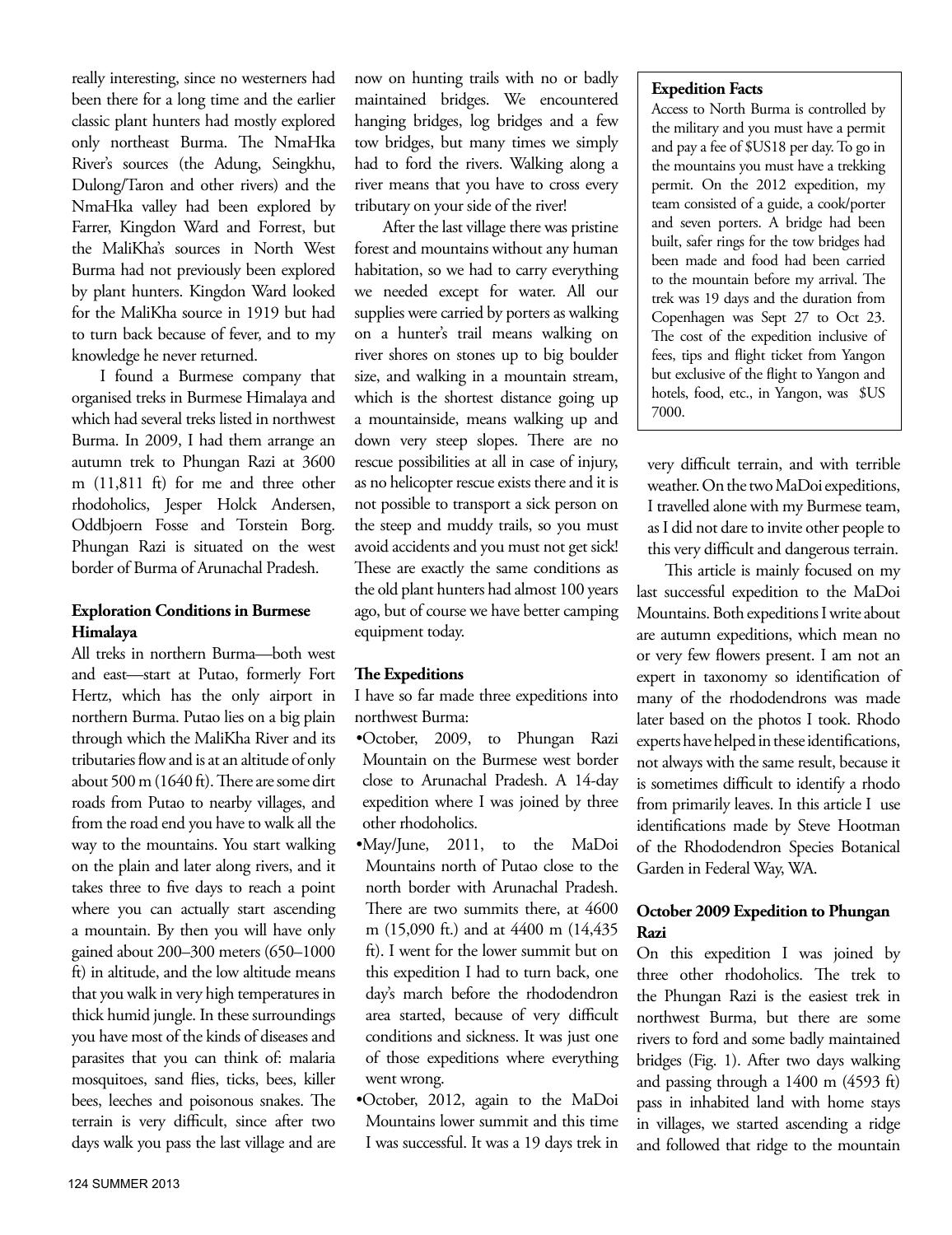summit at 3650 m (11,975 ft). We then went west to the Indian border and camped two nights at a dry lake. From there we ascended a ridge on the border to 3700 m (12,138 ft) where we had a nice view into Arunachal Pradesh.

Rhododendron findings on this trek were *R. kasoense* (although this is an autumn flowering species, we only saw one plant, with nice small yellow flowers), *R. edgeworthii, R. tephropeplum, R. arizelum, R. pochophorum* var. *pochophorum, R. forrestii* (a porter found one single *forrestii*  flower, Fig. 2a), *R. eclecteum* aff. (low and broad growth, Fig. 2b), *R. sanguineum, R. charitopes, R. luteiflorum, R. mekongense, R. trichocladum* and *R. callimorphum* var. *myiagrum*.

We started with the last monsoon rain, and had dry weather for the last 3/4 of the expedition. The Phungan Razi area is open above 3600 meters (11,800 ft tree line) and is relatively dry. On the ridge there were broad-leaved trees and it too was rather dry, except at a low altitude.

# **2012 Expedition to MaDoi Mountains Travelling to Putao**

I left Copenhagen, Denmark, on Sept 27 and flew to Yangon (former Rangoon) via Singapore. On arrival the next morning, my web visa was quickly changed to a passport one and my taxi driver was waiting for me outside the airport, so I was at my hotel 1½ hours after landing—not bad at all!

The next morning I left for Putao and met my guide in Putao airport. The guide told me that I could not stay this time at the nice hotel where I used to stay because of military intervention. Foreigners in town could then only stay at the military hotel, so instead we stayed in a village outside of town. After lunch in Putao we drove in a four-wheel drive vehicle to another village about one hour's drive north of Putao, where we stayed in a local house along with the cook and some of the porters.

#### **Trekking to the Mountains**

The next morning more porters arrived,

and we drove north in a tuk-tuk until we could not drive any further. Here we started our trek on the Putao Plain. We walked until late afternoon and stayed in a village at the Lisu vicar's house. The inhabitants in Burmese Himalaya belong to either the Lisu or Rawang ethnic minorities, both of which are Christian. The next morning we continued on the plain walking mostly through very wet grassland to the last village before the mountains, where we had lunch in a local Rawang house. When we left, it had started raining and we went through cultivated land to a quite big river that we had to cross. The rain increased, and by the time we reached the cable bridge, it was torrential. The tow bridge was a steel wire with rattan rings. I was sitting under my poncho while my team got a rope across the river, so they could pull me and our gear across. On the other side we continued in the pouring rain through wet grassland to a cattle station, which was the very last house before the jungle and the mountains. This house is normally empty, but the cattleman happened to be there to attend his cattle so we were able to get warm and dry around his fire. The heavy rain continued through the night and during the next morning, so we waited there until late afternoon, when the rain stopped.

The next morning, we went in light rain along the west side of the MaliKha River. The water level in the river and streams were high because of the heavy rain. Two Lisu hunters we met in the forest told us that the bridge over a nearby tributary that my team had built in advance had been washed away. Fortunately though, they had felled a big tree 1.6 km (one mile) upstream to cross themselves, so they had solved the crossing problem for us (Fig. 3). However, by late afternoon the rain got heavy again and so we camped in the forest. The next morning we continued north and after reaching the Malikha and MaDoi river confluence, we followed the MaDoi River. We again had heavy rain and camped after dark on the MaDoi's riverbank, after a long and strenuous day.

#### **Up the Ridge**

The following day we fortunately had nice weather and even a bit of sunshine. We crossed the MaDoi River on another rope bridge, this time on a three-rattan liana rope (Fig. 4). On the east side, three more porters were waiting with rice bags which had been transported ahead, and at last we could start ascending a ridge. We had to ascend 1000 meters (3280 ft), and we started walking in a roaring stream that came down the mountainside, which we followed until it gradually disappeared, and then we ascended on a steep path. We camped in the forest at 1800 m (5905 ft) and enjoyed our first dry day (Fig. 5). We followed the ridge between the MaDoi and the Pa rivers almost straight north. The ridge was covered with broadleaved trees and bamboo, but only one species at a time, which changed with altitude. As a matter of fact, you could use the bamboo species present as an altitude indicator. The next day we continued in nice weather on the ridge, first descending 200 m (650 ft) and then up again, but by the afternoon, the rain had started again, and so we camped on the ridge in pouring rain at 2300 m (7550 ft). This camp was where I had had to turn around in 2011, so the next day was when the adventure of exploring new areas would really begin.

#### **The Rhodo Area**

Soon after we left camp we passed an area with autumn flowering orchids, a pleione and four other orchid species. I also spotted some big leaved rhododendrons down on the steep mountainside, but they were out of reach. After lunch we hit the first rhodo by the trail, a beautiful *R. edgeworthii* growing in thick moss on a tree trunk. A bit higher up where the ridge was only one meter (three feet) wide and open, there were *R. martinianum,* some even with autumn flowers (Fig. 6). We camped at 2800 m (9186 ft) surrounded by Maddenia species *R. edgeworthii* and *R. maddenia* ssp. *crassum*. From the campsite, there was a beautiful view of the MaDoi valley.

The forest on the ridge was now dark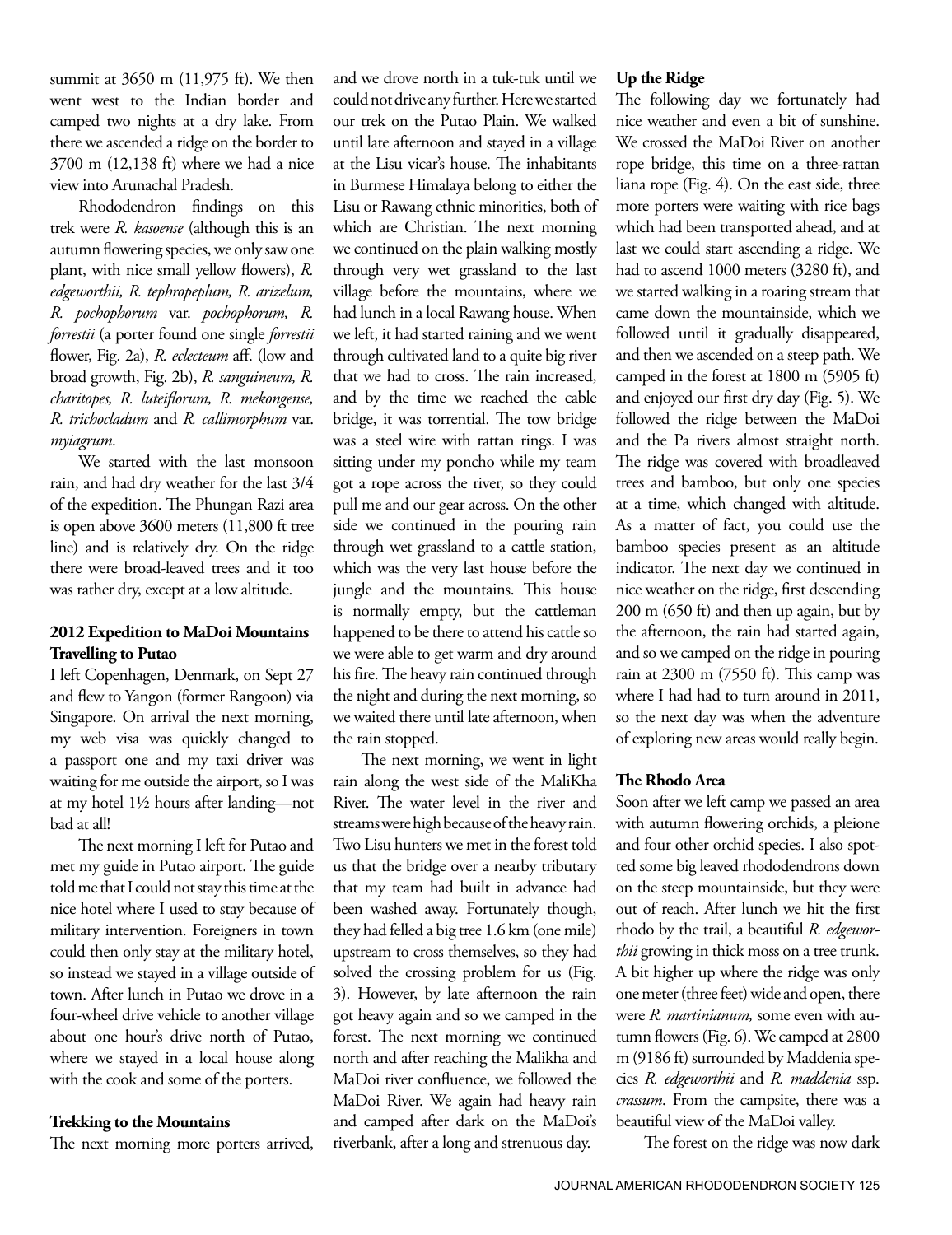

Fig. 5. My team—my guide missing as he took the photo.<br>Fig. 6. R. martinianum.







Fig. 7. Rhodo habitat on the ridge at 2800 m (9186 ft). Fig. 8. Rhodo habitat at the treeline at 3600 m (12,467 ft).



Fig. 9. Rhodo habitat in open forest at 3400 m (11,155 ft). Fig. 10. Porters fording a river. Fig. 11. The author on the MaDoi River shore.



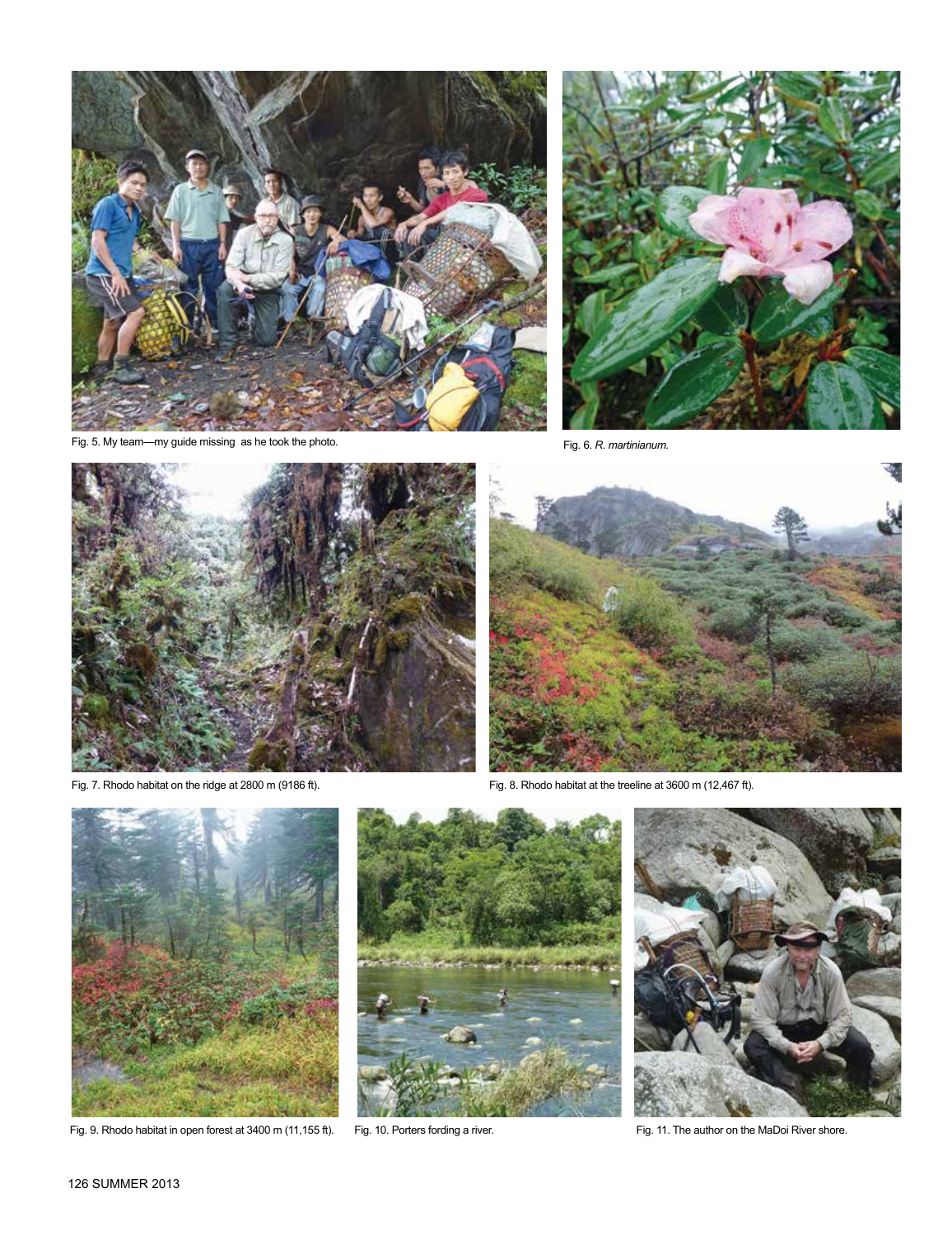and sinister: tree trunks, branches, stones and cliffs were all covered with a thick layer of dark hanging wet moss, and a lot of orchids and other epiphytic plants were growing in the trees. The MaDoi Mountain is the wettest mountain I have ever seen, and quite different from Phungan Razi (Fig. 7). The next morning, we continued up the ridge with some very steep and slippery ups and downs on the way. After one dry day, we had heavy rain again, but we soon saw the first *R. arizelum* and as we gained altitude, we were walking in an arizelum forest with big trunks. There were also beautiful indumented Neriiflora species: *R. beanianum* with its beautiful dark brown indumentum and hairs and probably also *R. piercei.* Along the trail I also found one plant of *R. meddianum*  var*. atrokermesinum*. By mid-afternoon we had reached a more level area, where we camped at 3400 m (11,155 ft) in an arizelum forest. I was soaked through from the inside, so I was glad I still had one litre of Underberg (a strong German bitter spirit) to keep me warm while my team set up camp. Up here there was no water, but with the heavy rain it was easy to collect water with our plastic shields. The heavy rain continued through the night.

We had now eaten a lot of our rice, so the next morning three porters were sent back to the MaDoi River to build a bridge, catch some fish and to have them cooked for us when we came back. The rest of us continued north in heavy rain in a more open landscape with a treeless mountainside east of us. As we gained more altitude, a small (30 cm (one foot) or less) bamboo covered the open spaces. In an area with big moss covered boulders, there was a small *Casiope* [heather] species growing. There were many areas with rhododendron, and I saw *R. citriniflorum, R. forrestii* ssp. *forrestii*, and still more *R. beanianum*. There were also small leaved rhodos: *R. megeratum, R. tricocladum* and *R. saluenense* ssp*. saluenense*. There would have been beautiful views in clear weather, but the heavy rain made it impossible to see more than about 100 meters (330 ft). We

reached our next camp at 3500 m (11,483 ft) around 2 PM and had lunch. Later, I explored around our camp and found more *R. tricocladum* and *R. citriniflorum*. Going up the ridge I had noticed that there were only a few flower buds on the rhododendrons, and even up here in the more open areas it was the same, I guess because of little sunshine.

The porters were afraid that the heavy rain would cool the mountain down and turn the rain into snow but fortunately the temperature stayed at  $9^{\circ}$  C (48 $^{\circ}$  F). My guide told me that the trail to the next camp was extremely difficult and that it would be a very long day to reach the camp with my hiking rate, leaving no time to look for rhodos. I thus decided to stay at the current camp and the next day only go as far as I could and then turn back, also because I had now run out of time and it was necessary to start to go back down the mountain. The heavy rain again continued through the night and I will never forget the loud sound of heavy rain on a plastic shield.

The next morning we continued north on the trail, and not far from the camp I found *R. campylocarpum* ssp. *caloxanthum,* and later I again found *R. megeratum, R. tricocladum* and *R. saluenense* ssp. *saluenense* (Fig. 8). We were walking mostly in low bamboo on a mountainside, but after a couple of hours' walk we came to a rocky area. This was a landscape I had never seen before: big bare boulders lying as if they had fallen from the sky, with sharp edges and no sign of natural erosion at all. It was extremely difficult to move around in this habitat, and dangerous too. There were small rhodos hidden between the rocks, but you would only find them if you by chance stumbled across them. A porter who I had taught to spot rhodos found a small *R. anthopogon,* and that was the only rhodo we found after walking about two hours in this bare landscape. At 3800 m (12,467 ft), we decided to turn around, also in part because the light rain we had had in the morning had turned now torrential. We

found a little shelter under a rock and had lunch before returning, but now the landscape had changed again. There was water everywhere! When we came back to the bamboo area the trail had turned to a stream with ankle deep water, and the mountain side had white strips of tumbling water rushing downwards. Back in camp, I was thoroughly soaked and quite exhausted. My guide told me that from where we had turned back up to the next camp and further on to the mountain summit (4450 m, 14,600 ft), it was the same rocky landscape all the way, so I had no reason to regret that I did not have time to go for the summit.

#### **Going Back**

The next morning we started going back, again in the usual heavy rain (Fig. 9). After a while we used a trail different from the one that we used going up, so I found some new interesting rhodos. The best find was a little beautiful rhodo with orbicular (not auriculate) leaves and thick, creamy-brown indumentum. It could be either a special form of *R. coelicum* with orbicular leaves or a new species. I only saw two small plants, one of them just 10 cm (4 in) high. I also found *R. stewartianum* and *R. catacosmum* which I had not seen going up. We passed our campsite in the ;arizelum forest and started descending the ridge down to 3100 m (10.170 ft). Going down, I found *R. stewartianum, R. dichroanthum* and *R. campylocarpum* ssp. *caloxanthum*. Just above the camp there was a very special rhododendron. It was growing epiphytically on a tree trunk, and had green shining leaves and very beautiful bluish buds. It might have been a rhododendron of the subsections *Glauca*  or *Boothia*, or perhaps even a new species.

That evening, there was a nice surprise at supper—we had wild game! The porters had set up bird traps when we went up, and the catch was a quail and a big pheasant-like bird. It was a very welcome change from our usual dinner of soup and rice. The next morning it was dry and later the sun even came out. We